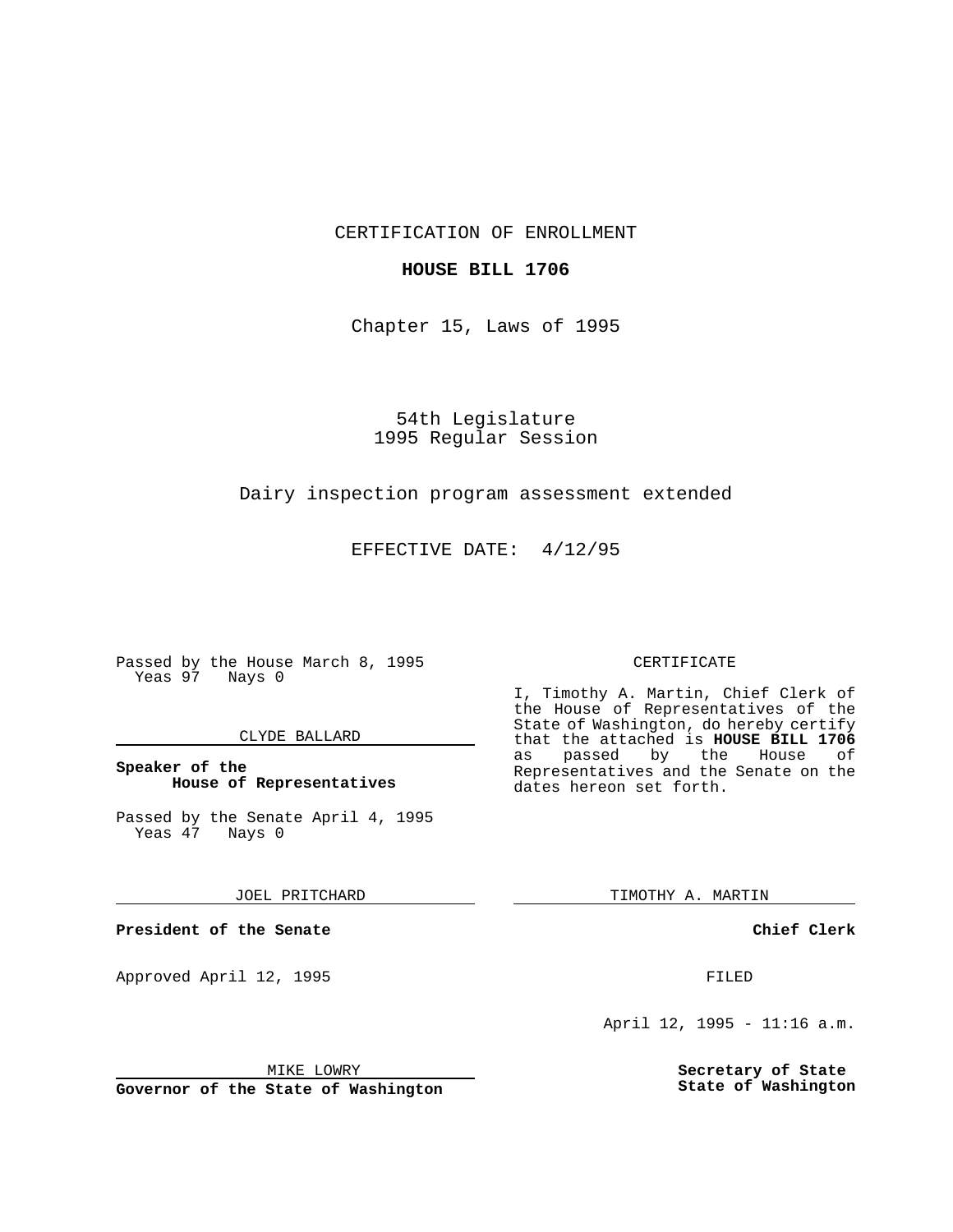# **HOUSE BILL 1706** \_\_\_\_\_\_\_\_\_\_\_\_\_\_\_\_\_\_\_\_\_\_\_\_\_\_\_\_\_\_\_\_\_\_\_\_\_\_\_\_\_\_\_\_\_\_\_

\_\_\_\_\_\_\_\_\_\_\_\_\_\_\_\_\_\_\_\_\_\_\_\_\_\_\_\_\_\_\_\_\_\_\_\_\_\_\_\_\_\_\_\_\_\_\_

Passed Legislature - 1995 Regular Session

## **State of Washington 54th Legislature 1995 Regular Session**

**By** Representatives Koster, Chandler, Johnson, McMorris, Honeyford, Mastin, Boldt, Clements, Benton, McMahan, Smith, Kremen and Robertson

Read first time 02/06/95. Referred to Committee on Agriculture & Ecology.

 AN ACT Relating to the dairy inspection program assessment; amending RCW 15.36.551; and declaring an emergency.

BE IT ENACTED BY THE LEGISLATURE OF THE STATE OF WASHINGTON:

 **Sec. 1.** RCW 15.36.551 and 1994 c 34 s 1 are each amended to read as follows:

 There is levied on all milk processed in this state an assessment not to exceed fifty-four one-hundredths of one cent per hundredweight. The director shall determine, by rule, an assessment, that with contribution from the general fund, will support an inspection program to maintain compliance with the provisions of the pasteurized milk ordinance of the national conference on interstate milk shipment. All assessments shall be levied on the operator of the first milk plant receiving the milk for processing. This shall include milk plants that produce their own milk for processing and milk plants that receive milk from other sources. All moneys collected under this section shall be paid to the director by the twentieth day of the succeeding month for the previous month's assessments. The director shall deposit the funds into the dairy inspection account hereby created within the agricultural local fund established in RCW 43.23.230. The funds shall